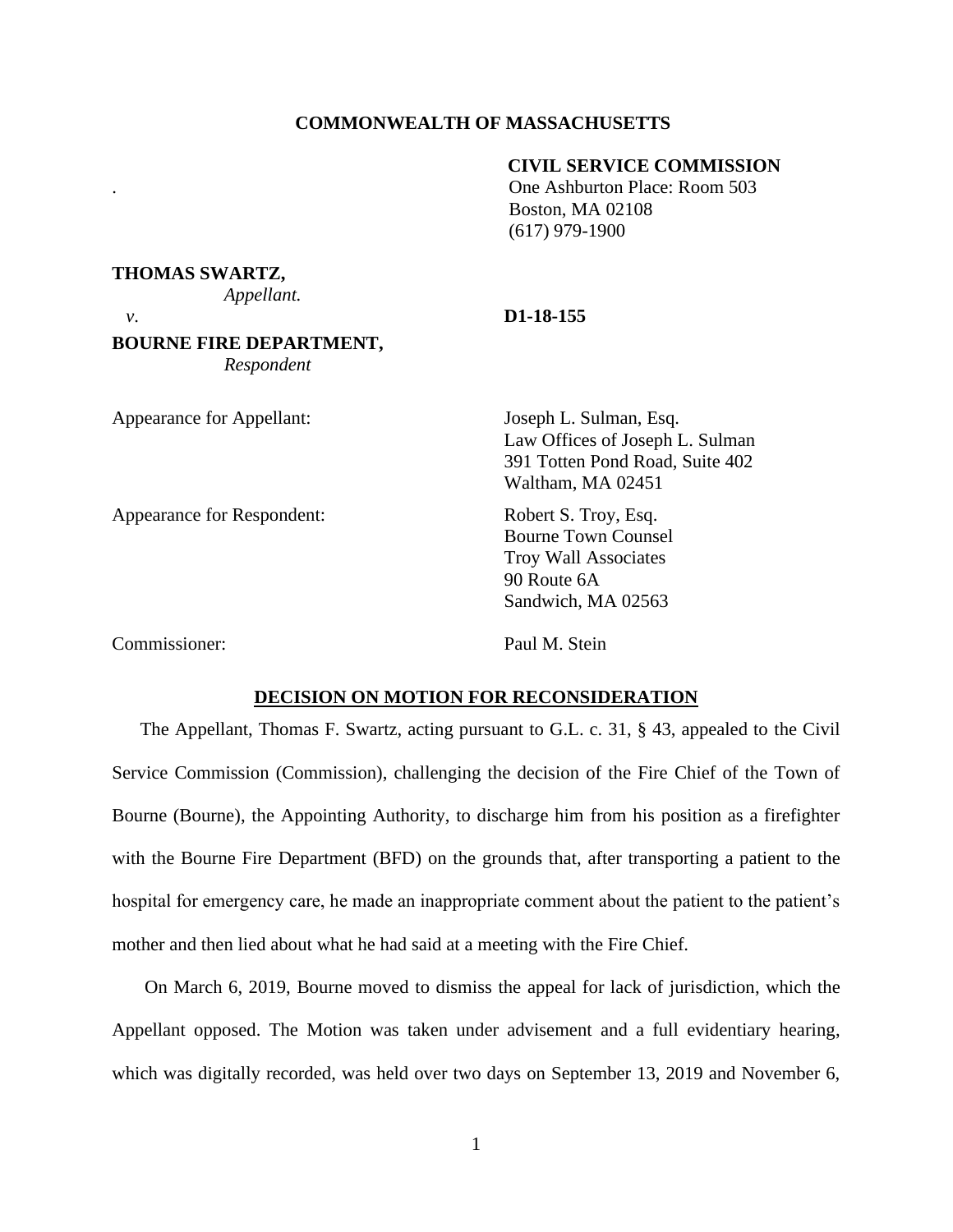2019 at the Bourne Community Building. The Commission took testimony from six (6) witnesses and received twenty-one (21) exhibits in evidence. After the close of the evidence, the Commission received proposed decisions from each party and Bourne filed a Renewed Motion to Dismiss, to which the Appellant filed an Opposition.

By Decision dated July 29, 2021 (the Decision)<sup>1</sup>, the Commission rejected Bourne's jurisdictional arguments and denied the Motions to Dismiss, finding that, under well-established law, neither the post-termination superannuation (ordinary) retirement applications filed by the Appellant, nor a possible successful appeal from the denial of a prior pending disability retirement application, precluded the Commission from taking jurisdiction over and deciding the Appellant's civil service appeal.

On the merits, the Commission held that Bourne failed to meet its burden to establish, by a preponderance of the credible evidence, that either of the two reasons stated as the grounds for discipline provided just cause to terminate Firefighter Swartz. In particular, although Firefighter Swartz did interject certain personal opinions during his interaction with a patient and his mother after completing his assigned duties, that temporary lapse of judgement was an isolated, minor incident that does not provide just cause to terminate a tenured employee under basic merit principles of civil service law, especially one with a previously unblemished record of over 20 years of service. The Commission also concluded that it was undisputed that Firefighter Swartz had delivered appropriate emergency care to the patient and had not been untruthful when asked to report what happened "during the call."

Having found that Firefighter Swartz was terminated without just cause, the Commission is mandated to order his reinstatement under civil service law, even if he had been, and may currently remain, unfit to return to full duty. See Town of Brookline v. Alston, 487 Mass. 278

<sup>&</sup>lt;sup>1</sup> The Decision was reissued on August 4, 2021 to correct a minor scrivener's error.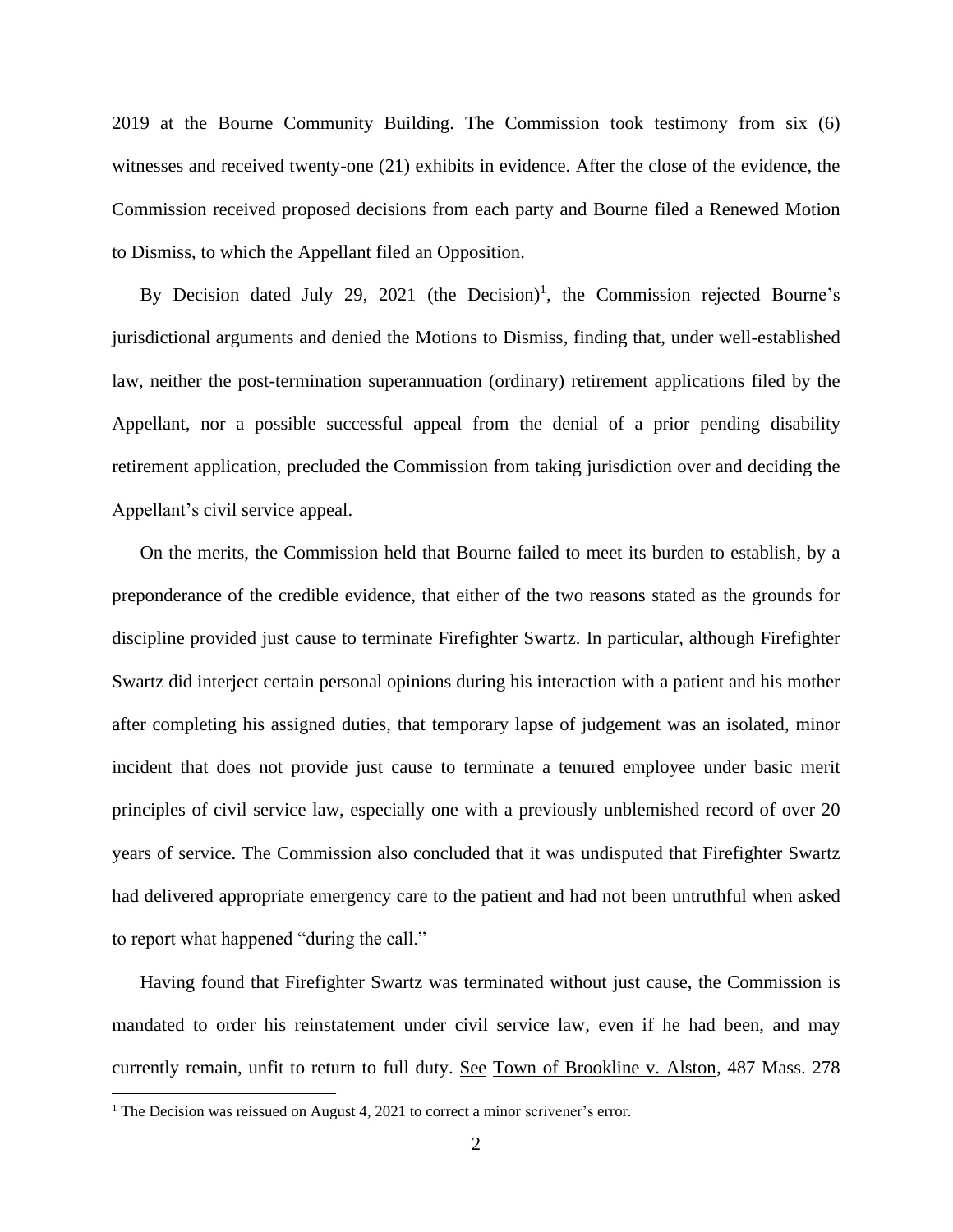(2021) (rejecting the argument that the Commission lacked authority to reinstate a wrongfully terminated firefighter who was unable to return to duty immediately for psychological reasons). The Decision expressly noted that the Appellant's reinstatement was subject to compliance with other statutory prerequisites to a return to duty by a retired civil servant prescribed by Massachusetts civil service law (G.L. c. 31, § 39) and Massachusetts retirement law (G.L. c. 32). Thus, reinstatement by the Commission of an employee terminated without just cause pursuant to civil service law is not necessarily the equivalent of an automatic, immediate return to full  $d$ uty.<sup>2</sup>

On August 9, 2021, Bourne filed a Motion for Reconsideration, asking the Commission to vacate the Decision and reopen the record, alleging various reasons why the Decision was legally and/or factually unwarranted. The Appellant filed his Opposition on August 25, 2021. After careful review of Bourne's Motion and the Appellant's Opposition, the Commission finds that Bourne's Motion for Reconsideration has failed to identify a clerical or mechanical error in the Commission's Decision or a significant factor the Commission or the presiding officer may have overlooked in deciding the case, which are the prerequisites to allowing a Motion for Reconsideration set forth in 801 CMR 1.01(7)(l).

First, for the most part, the Motion for Reconsideration revisits the same jurisdictional arguments presented in Bourne's two prior Motions to Dismiss, both of which the Commission carefully considered and, for the reasons stated in the Decision, found to be without merit. Nearly everything presented in the pending motion was already included in the record and fully

<sup>&</sup>lt;sup>2</sup> As the Appellant has pointed out, Massachusetts public policy recognizes the potential for rehabilitation and favors a former employee who retired due to a claim of permanent disability seeking reinstatement should the employee subsequently rehabilitate him/herself and become able to return to duty in the future. Ultimately, should Mr. Swartz receive permanent disability benefits, he will be obliged to demonstrate that he was rehabilitated before returning to duty. Moreover, Mr. Swartz will have to elect whether to accept retirement or reinstatement; he cannot receive retroactive or prospective compensation and simultaneously collect retirement benefits. See, e.g., G.L. c. 32, § 8; G.L. c. 31, § 39.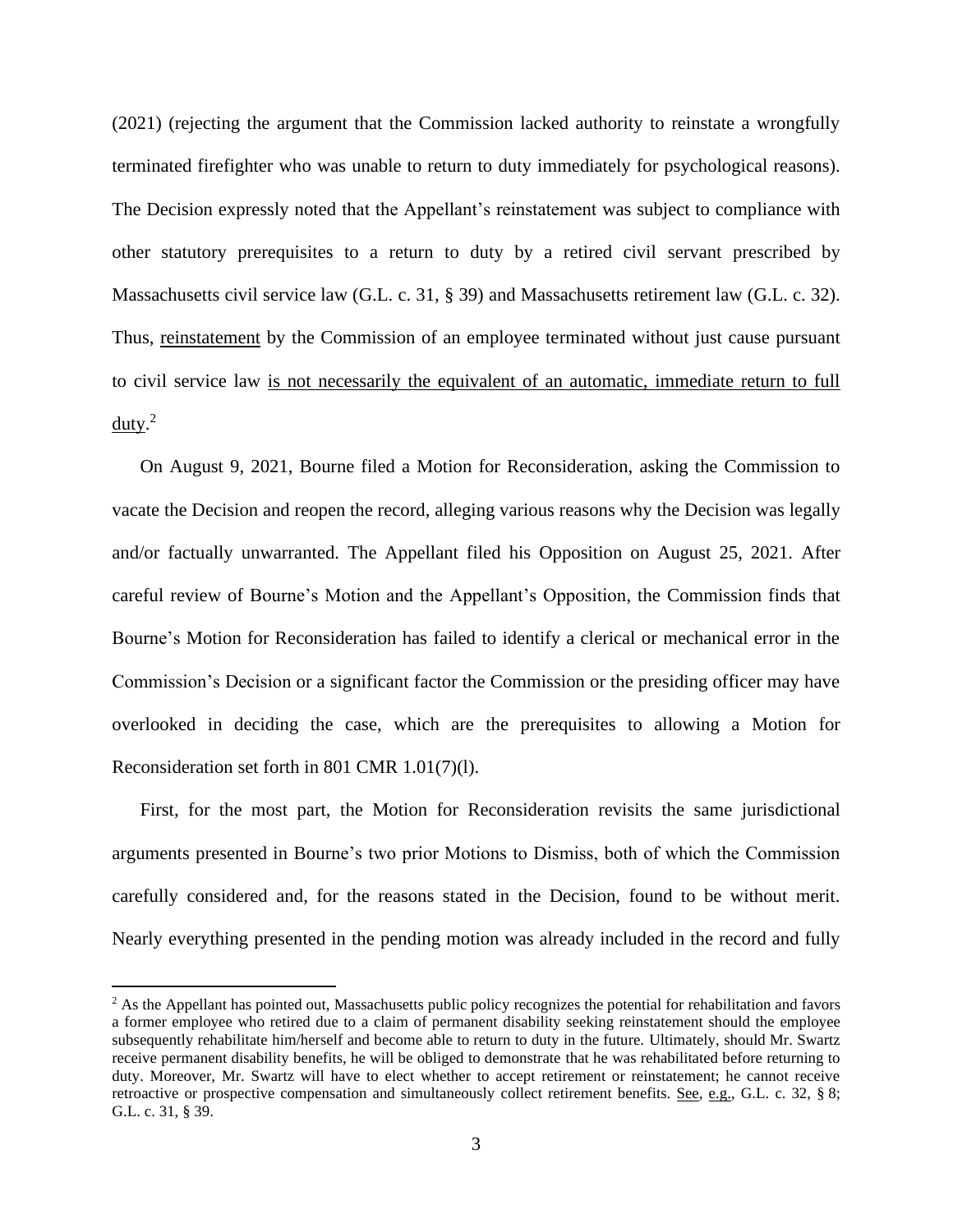considered by the Commission. None of the "new" information provided in the Motion for Reconsideration was unknown or "newly discovered" matter. In sum, whether the "facts" or arguments presented in the Motion for Reconsideration are "new" or reconstituted, none of them change the Commission's conclusion. Even though an Appellant may claim to be permanently disabled within the meaning of Massachusetts retirement law (especially when he alleges that the disability stems from his employer's own wrongful conduct), the Decision to reinstate the Appellant falls well within the purview of the Commission's authority and jurisdiction under civil service law, as most recently construed by the SJC in Town of Brookline v. Alston, *supra*. Cf. Cleveland v. Pol'y Mgmt. Sys. Corp., 526 U.S. 795, 802-806 (1999) (plaintiff in employment discrimination action is not judicially estopped from establishing that she can perform the essential functions of her job with reasonable accommodations solely because she has previously applied for and received Social Security Disability Income benefits); Russell v. Cooley Dickinson Hosp., Inc., 437 Mass. 443, 450-453 (2002) (plaintiff's prior pursuit, and receipt, of benefits based on an assertion of "total disability" does not automatically estop her from pursuing a claim of employment discrimination on the basis of disability [\[under G.L. c. 151B,](https://1.next.westlaw.com/Link/Document/FullText?findType=L&pubNum=1000042&cite=MAST151BS4&originatingDoc=I3735e2d5d39011d99439b076ef9ec4de&refType=LQ&originationContext=document&transitionType=DocumentItem&ppcid=8737f7683d81470987ed376dea9b915f&contextData=(sc.Keycite))  § [4,](https://1.next.westlaw.com/Link/Document/FullText?findType=L&pubNum=1000042&cite=MAST151BS4&originatingDoc=I3735e2d5d39011d99439b076ef9ec4de&refType=LQ&originationContext=document&transitionType=DocumentItem&ppcid=8737f7683d81470987ed376dea9b915f&contextData=(sc.Keycite)) subd. 16] so long as a disputed issue of fact remains whether the plaintiff is able to perform the essential functions of the position). As the Supreme Judicial Court concluded in Russell, *supra*: A claim for disability benefits on the basis of total disability is evidence of a discrimination plaintiff's inability to perform the essential functions of a job, but it is not dispositive if the plaintiff is able to raise a question of fact, through other evidence of her ability or through an explanation of how her disability claims and employment discrimination claims are consistent, sufficient to warrant a reasonable factfinder's conclusion that the plaintiff could perform the essential functions of the job. Ibid.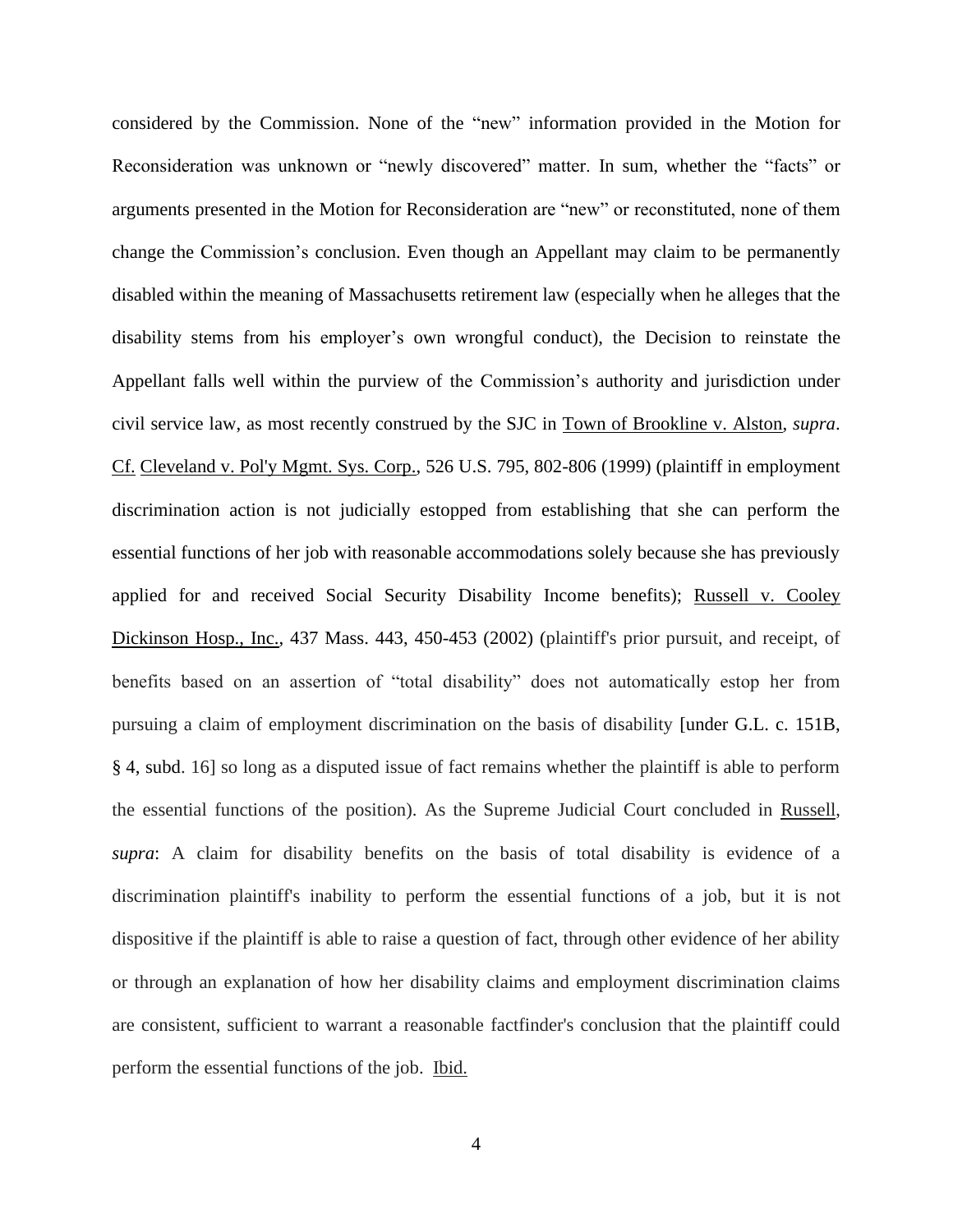Second, the Motion for Reconsideration takes issue with the factual findings and credibility determinations of the presiding hearing commissioner. The motion, however, identifies no specific fact that was overlooked. In fact, some of the "facts" presented by the motion actually ignore the evidence Bourne, itself, proffered at the hearing. The most incongruous (indeed, as the Appellant suggests, "bizarre") example is Bourne's attempt to equate what happened in this case to a 1991 brutal domestic beating and the recent mortal, racially-motivated attack on George Floyd last year. Nothing in the evidence Bourne presented during this appeal comes close to justifying any inference that the two firefighters conspired to conceal anything, harbored any bias, or that the conduct involved here even remotely presented any issue of, or risk to, public safety. The undisputed evidence proved that Firefighter Shaughnessy, not Firefighter Swartz, penned the report they were requested to prepare about what happened "during the call". The partner (a new EMT in his probationary period) was later allowed to supplement his report to include his version of the after-care colloquy at the hospital and he did so fully and freely. Firefighter Swartz was terminated without ever giving him the same opportunity.

Third, Bourne now claims that Firefighter Swartz's interaction with the patient's mother violated some unspecified federal privacy law (by telling her some of what Swartz and the patient discussed while in the ambulance on the way to the hospital). This issue was not previously presented to the Commission. Assuming Bourne's reference to "HIPPA" is a misnomer meant to refer to the federal Health Insurance Portability and Accountability Act of 1996 (HIPAA), on this record, it is unlikely that any bona fide violation of that statute, see 42 U.S.C.§1320d-6, could be established as a matter of fact or law. Moreover, any inadvertent violation, even if proved, definitely would not change the Commission's ultimate "just cause"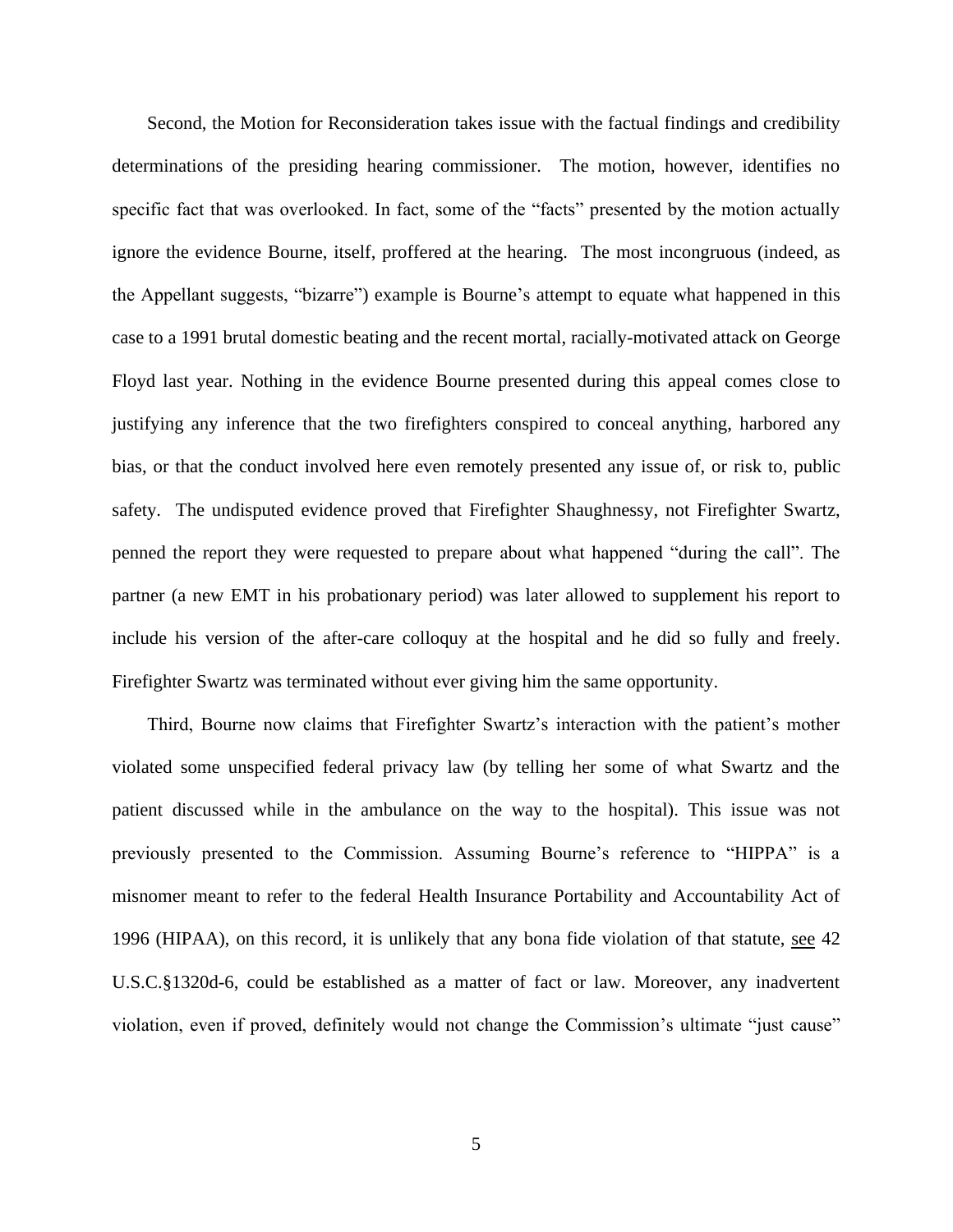conclusion on the merits to allow the appeal and reinstate the Appellant to his civil service position.

Fourth, Bourne's privacy argument is ironic, in that Bourne, itself, also attached to the Motion for Reconsideration certain very private and specific medical information about the Appellant, which, inter alia, has no relevance to any issue before the Commission. This medical evidence was known to Bourne at the time it terminated Firefighter Swartz, but his alleged unfitness for duty was NOT included as a reason stated by Bourne in its notice of charges or termination decision as just cause for terminating him. The Commission notes that it will treat this personal medical information in the Motion for Reconsideration as confidential, pursuant to the requirements of Massachusetts law and SJC rules promulgated for the protection of such personal information. The Commission directs the parties to do the same.

Fifth, Bourne requests that the Commission take "judicial notice" (sic) of a 1991 MCAD decision (referred to in a newspaper article attached to the Motion for Reconsideration), as well as a decision (date unspecified) in a federal civil action brought by Firefighter Swartz against the Town of Bourne and (former) Fire Chief Sylvester. Neither of these Decisions appear to involve civil service law. This request is denied for several reasons, including, *inter alia*, failure to provide a definitive identification of the facts to be noticed and their relevance to any issue in this civil service appeal.

For these reasons, the Appellant's Motion for Reconsideration in Docket D1-18-115 is

#### hereby *DENIED*.

Civil Service Commission

\_\_\_\_*/s/ Paul M. Stein*\_\_\_ Paul M. Stein, Commissioner

By vote of the Civil Service Commission (Bowman, Chair; Camuso, Ittleman, Stein and Tivnan, Commissioners) on August 26, 2021